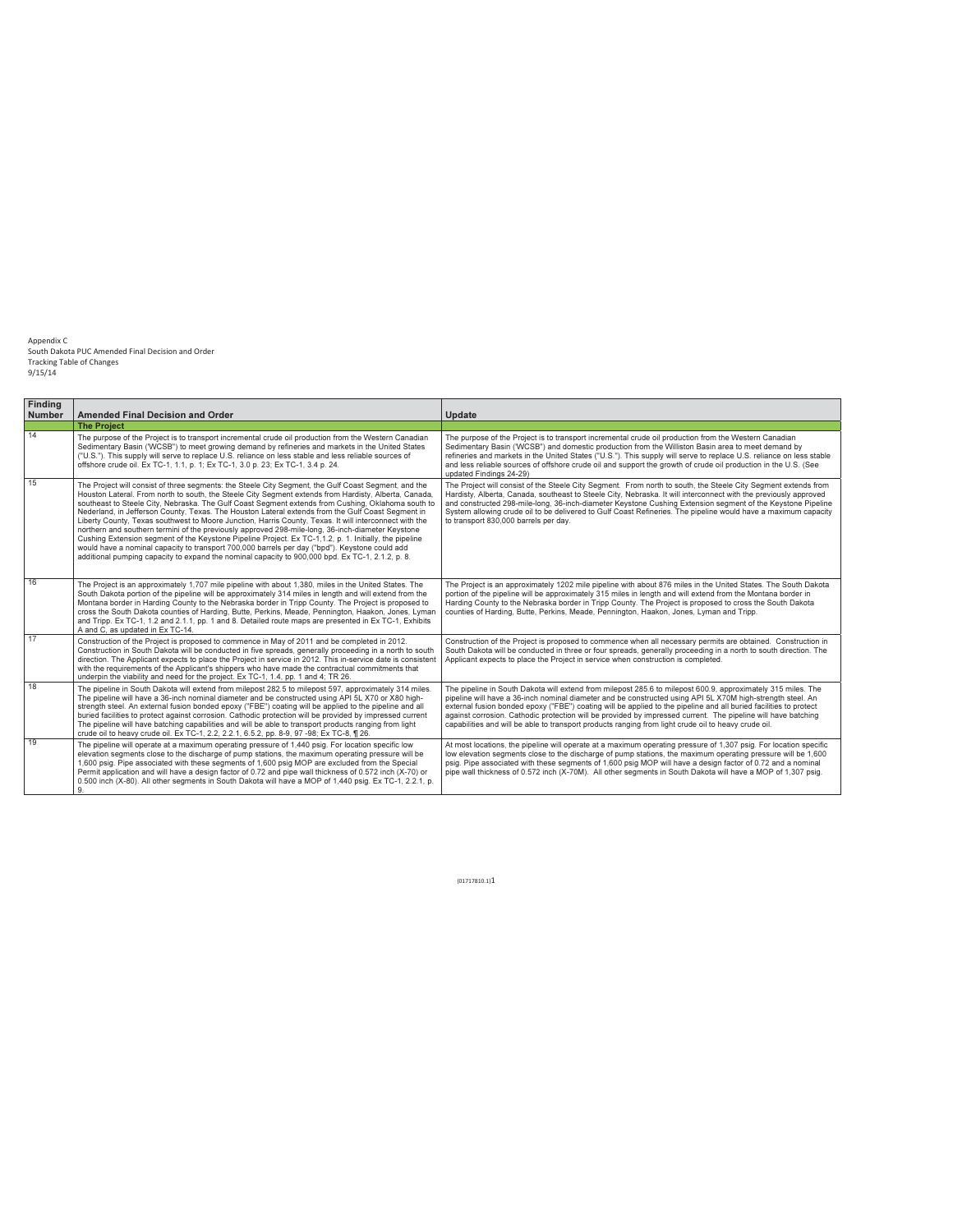| Finding<br><b>Number</b> | <b>Amended Final Decision and Order</b>                                                                                                                                                                                                                                                                                                                                                                                                                                                                                                                                                                                                                                                                                                                                                                                                                                                                                                                                                                                                                                                                                                         | <b>Update</b>                                                                                                                                                                                                                                                                                                                                                                                                                                                                                                                                                                                                                                                                                                                                                                                                                                                                                                                               |
|--------------------------|-------------------------------------------------------------------------------------------------------------------------------------------------------------------------------------------------------------------------------------------------------------------------------------------------------------------------------------------------------------------------------------------------------------------------------------------------------------------------------------------------------------------------------------------------------------------------------------------------------------------------------------------------------------------------------------------------------------------------------------------------------------------------------------------------------------------------------------------------------------------------------------------------------------------------------------------------------------------------------------------------------------------------------------------------------------------------------------------------------------------------------------------------|---------------------------------------------------------------------------------------------------------------------------------------------------------------------------------------------------------------------------------------------------------------------------------------------------------------------------------------------------------------------------------------------------------------------------------------------------------------------------------------------------------------------------------------------------------------------------------------------------------------------------------------------------------------------------------------------------------------------------------------------------------------------------------------------------------------------------------------------------------------------------------------------------------------------------------------------|
| 20                       | The Project will have seven pump stations in South Dakota, located in Harding (2), Meade, Haakon,<br>Jones and Tripp (2) Counties. TC-1, 2.2.2, p. 10. The pump stations will be electrically driven. Power<br>lines required for providing power to pump stations will be permitted and constructed by local power<br>providers, not by Keystone. Initially, three pumps will be installed at each station to meet the nominal<br>design flow rate of 700,000 bpd. If future demand warrants, pumps may be added to the proposed pump<br>stations for a total of up to five pumps per station, increasing nominal throughput to 900,000 bpd. No<br>additional pump stations will be required to be constructed for this additional throughput. No tank<br>facilities will be constructed in South Dakota. Ex TC-1, 2.1.2, p.8. Sixteen mainline valves will be located<br>in South Dakota. Seven of these valves will be remotely controlled, in order to have the capability to<br>isolate sections of line rapidly in the event of an emergency to minimize impacts or for operational or<br>maintenance reasons. Ex TC-1, 2.2.3, pp. 10-11. | The Project will have seven pump stations in South Dakota, located in Harding (2), Meade, Haakon, Jones and<br>Tripp (2) Counties. TC-1, 2.2.2, p. 10. The pump stations will be electrically driven. Power lines required for<br>providing power to pump stations will be permitted and constructed by local power providers, not by Keystone.<br>Three to five pumps will be installed at each station to meet the maximum design flow rate of 830,000 bpd. No<br>tank facilities will be constructed in South Dakota. Twenty mainline valves will be located in South Dakota. All of<br>these valves will be remotely controlled, in order to have the capability to isolate sections of line rapidly in the<br>event of an emergency to minimize impacts or for operational or maintenance reasons.                                                                                                                                     |
| 22                       | The Project will be designed, constructed, tested, and operated in accordance with all applicable<br>requirements, including the U.S. Department of Transportation. Pipeline Hazardous Materials and<br>Safety Administration (PHMSA) regulations set forth at 49 CFR Part 195, as modified by the Special<br>Permit requested for the Project from PHMSA (see Finding 71). These federal regulations are intended<br>to ensure adequate protection for the public and the environment and to prevent crude oil pipeline<br>accidents and failures. Ex TC-1, 2.2, p. 8.                                                                                                                                                                                                                                                                                                                                                                                                                                                                                                                                                                         | The Project will be designed, constructed, tested, and operated in accordance with all applicable requirements,<br>including the U.S. Department of Transportation. Pipeline Hazardous Materials and Safety Administration<br>(PHMSA) regulations set forth at 49 CFR Part 195, and the special conditions developed by PHMSA and set forth<br>in Appendix Z to the Department of State ("DOS") January 2014 Final Supplemental Environmental Impact<br>Statement ("Final SEIS"). These federal regulations and additional conditions are intended to ensure adequate<br>protection for the public and the environment and to prevent crude oil pipeline accidents and failures.                                                                                                                                                                                                                                                            |
| 23                       | The current estimated cost of the Keystone Project in South Dakota is \$921.4 million. Ex TC-1, 1.3, p. 1.                                                                                                                                                                                                                                                                                                                                                                                                                                                                                                                                                                                                                                                                                                                                                                                                                                                                                                                                                                                                                                      | The current estimated cost of the Keystone XL Project in South Dakota is \$1.974 billion. The estimated cost of<br>the South Dakota portion of the project has primarily increased due to the new technical requirements (for<br>example, the 59 additional conditions set forth in the DOS Final SEIS), and inflation and additional costs (for<br>example, increased project management; regulatory; and material storage and preservation costs) due to the<br>projected six-year delay in starting construction.                                                                                                                                                                                                                                                                                                                                                                                                                        |
|                          | <b>Demand for the Facility</b>                                                                                                                                                                                                                                                                                                                                                                                                                                                                                                                                                                                                                                                                                                                                                                                                                                                                                                                                                                                                                                                                                                                  |                                                                                                                                                                                                                                                                                                                                                                                                                                                                                                                                                                                                                                                                                                                                                                                                                                                                                                                                             |
| 24                       | The transport of additional crude oil production from the WCSB is necessary to meet growing demand<br>by refineries and markets in the U.S. The need for the project is dictated by a number of factors,<br>including increasing WCSB crude oil supply combined with insufficient export pipeline capacity:<br>increasing crude oil demand in the U.S. and decreasing domestic crude supply; the opportunity to<br>reduce U.S. dependence on foreign off-shore oil through increased access to stable, secure Canadian<br>crude oil supplies; and binding shipper commitments to utilize the Keystone Pipeline Project. Ex TC-1,<br>3.0, p. 23.                                                                                                                                                                                                                                                                                                                                                                                                                                                                                                 | The June 29, 2010 order recites Findings of Fact demonstrating the strong demand for the Project. Given the<br>dynamic nature of the crude oil market, there have been changes in the nature of this demand since 2010. As<br>demonstrated below, however market demand for the Project remains strong today.<br>The transport of additional crude oil production from the WCSB continues to be necessary to meet demand by<br>refineries and markets in the U.S. The need for the project is driven by a number of factors, including increasing<br>domestic U.S. and Canadian, crude oil production combined with insufficient pipeline capacity; an energy efficient<br>and safe method to transport this growing production; the opportunity to reduce U.S dependence on foreign<br>offshore crude oil through increased access to North American supplies; and binding shipper commitments to<br>utilize the Keystone Pipeline System. |
| 25                       | According to the U.S. Energy Information Administration ("EIA"), U.S. demand for petroleum products<br>has increased by over 11 percent or 2,000,000 bpd over the past 10 years and is expected to increase<br>further. The EIA estimates that total U.S. petroleum consumption will increase by approximately 10<br>million bpd over the next 10 years, representing average demand growth of about 100,000 bpd per year<br>(EIA Annual Energy Outlook 2008). Ex TC-1, 3.2, pp. 23-24.                                                                                                                                                                                                                                                                                                                                                                                                                                                                                                                                                                                                                                                         | United States production of crude oil has increased significantly, from approximately 6.5 million barrels per day<br>(bpd) in 2012, and is expected to peak at 9.6 million bpd by 2019. However, even with the domestic production<br>growth, the U.S. is expected to remain a net importer of crude oil. According to the U.S. Energy Information<br>Administration ("EIA"), U.S. demand for crude oil has held steady at approximately 15 million bpd and is expected<br>to remain relatively stable into the future.                                                                                                                                                                                                                                                                                                                                                                                                                     |
| 26                       | At the same time, domestic U.S. crude oil supplies continue to decline. For example, over the past 10<br>vears, domestic crude production in the United States has declined at an average rate of about 135,000<br>bpd per year, or 2% per year. Ex TC-1, 3.3, p. 24. Crude and refined petroleum product imports into the<br>U.S. have increased by over 3.3 million bpd over the past 10 years. In 2007, the U.S. imported over 13.4<br>million bpd of crude oil and petroleum products or over 60 percent of total U.S. petroleum product                                                                                                                                                                                                                                                                                                                                                                                                                                                                                                                                                                                                    | The rise in U.S. crude oil production, predominantly light crude, has replaced most foreign imports of light crude.<br>However the demand persists for imported heavy crude oil by U.S. refineries that are optimally configured to<br>process heavy crude slates. <sup>2</sup> The U.S. Gulf Coast continues to import approximately 3.5 million bpd of heavy and<br>medium sour crude oil. <sup>3</sup>                                                                                                                                                                                                                                                                                                                                                                                                                                                                                                                                   |

<sup>-&</sup>lt;br><sup>1</sup> Energy Information Administration (EIA) Annual Energy Outlook 2014<br><sup>3</sup> d.<br><sup>3</sup> Energy Information Administration – Company Level Imports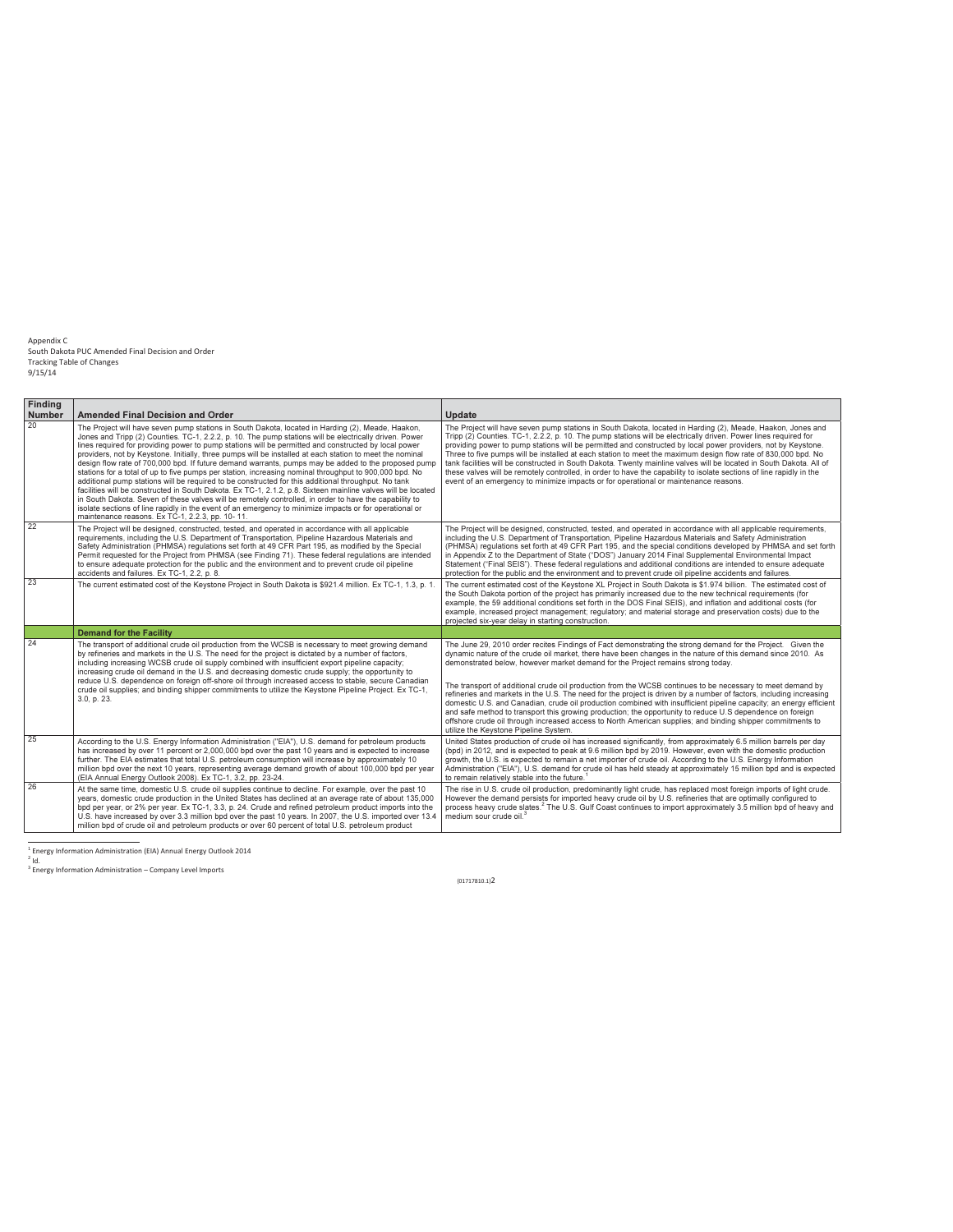| Finding       |                                                                                                                                                                                                                                                                                                                                                                                                                                                                                                                                                                                                                                                                            |                                                                                                                                                                                                                                                                                                                                                                                                                                                                                                                                                                                                                                                                                                                                                                                                                                                                                                                                                                                                                                                                                                                                                                                                                                                                                                                                                                                                                                                                                                                                                                                                                                                                                                                                             |
|---------------|----------------------------------------------------------------------------------------------------------------------------------------------------------------------------------------------------------------------------------------------------------------------------------------------------------------------------------------------------------------------------------------------------------------------------------------------------------------------------------------------------------------------------------------------------------------------------------------------------------------------------------------------------------------------------|---------------------------------------------------------------------------------------------------------------------------------------------------------------------------------------------------------------------------------------------------------------------------------------------------------------------------------------------------------------------------------------------------------------------------------------------------------------------------------------------------------------------------------------------------------------------------------------------------------------------------------------------------------------------------------------------------------------------------------------------------------------------------------------------------------------------------------------------------------------------------------------------------------------------------------------------------------------------------------------------------------------------------------------------------------------------------------------------------------------------------------------------------------------------------------------------------------------------------------------------------------------------------------------------------------------------------------------------------------------------------------------------------------------------------------------------------------------------------------------------------------------------------------------------------------------------------------------------------------------------------------------------------------------------------------------------------------------------------------------------|
| <b>Number</b> | <b>Amended Final Decision and Order</b>                                                                                                                                                                                                                                                                                                                                                                                                                                                                                                                                                                                                                                    | <b>Update</b>                                                                                                                                                                                                                                                                                                                                                                                                                                                                                                                                                                                                                                                                                                                                                                                                                                                                                                                                                                                                                                                                                                                                                                                                                                                                                                                                                                                                                                                                                                                                                                                                                                                                                                                               |
|               | consumption. Canada is currently the largest supplier of imported crude oil and refined products to the<br>U.S., supplying over 2.4 million bpd in 2007, representing over 11 percent of total U.S. petroleum<br>product consumption (EIA 2007). Ex TC-1, 3.4, p.24.                                                                                                                                                                                                                                                                                                                                                                                                       |                                                                                                                                                                                                                                                                                                                                                                                                                                                                                                                                                                                                                                                                                                                                                                                                                                                                                                                                                                                                                                                                                                                                                                                                                                                                                                                                                                                                                                                                                                                                                                                                                                                                                                                                             |
| 27            | The Project will provide an opportunity for U.S. refiners in Petroleum Administration for Defense District<br>III, the Gulf Coast region, to further diversify supply away from traditional offshore foreign crude supply<br>and to obtain direct access to secure and growing Canadian crude supplies. Access to additional<br>Canadian crude supply will also provide an opportunity for the U.S. to offset annual declines in domestic<br>crude production and, specifically, to decrease its dependence on other foreign crude oil suppliers, such<br>as Mexico and Venezuela, the top two heavy crude oil exporters into the U.S. Gulf Coast. Ex TC-1, 3.4,<br>p. 24. | Canadian production of heavy crude oil continues to grow, the vast majority of which is currently exported to the<br>United States to be processed by U.S. refineries. North American crude oil production growth and logistics<br>constraints have contributed to significant discounts on the price of landlocked crude and led to growing volumes<br>of crude shipped by rail in the United States and, more recently Canada. As the DOS Final SEIS makes clear, in<br>the absence of new pipelines, crude oil will continue to be transported via rail at an increasing rate. <sup>4</sup><br>The North Dakota Pipeline Authority estimates that rail export volumes from the U.S. Williston Basin have<br>increased from approximately 40,000 bpd in 2010 to over 700,000 bpd in early 2014. Over 60% of crude oil<br>transported from the Williston Basin is delivered by rail. <sup>5</sup> The industry has also been making significant<br>investments in increasing rail transport capacity for crude oil out of the Western Canadian Sedimentary Basin<br>(WCSB). <sup>6</sup> In recent years, rail transport of crude oil in Canada has grown from approximately 10,000 bpd in 2010<br>to approximately 270,000 bpd by the end of 2013. The DOS Final SEIS indicates that transportation of crude oil<br>by pipeline is safer and less greenhouse gas intensive than crude oil transportation by rail. <sup>8</sup><br>The Project will provide an opportunity for U.S. refiners in Petroleum Administration for Defense District III, the<br>Gulf Coast region, to further diversify supply away from traditional offshore foreign crude supply and to obtain<br>direct access to secure and growing domestic crude supplies. |
| 28            | Reliable and safe transportation of crude oil will help ensure that U.S. energy needs are not subject to<br>unstable political events. Established crude oil reserves in the WCSB are estimated at 179 billion barrels<br>(CAPP 2008). Over 97 percent of WCSB crude oil supply is sourced from Canada's vast oil sands<br>reserves located in northern Alberta. The Alberta Energy and Utilities Board estimates there are 175<br>billion barrels of established reserves recoverable from Canada's oil sands. Alberta has the second<br>largest crude oil reserves in the world, second only to Saudi Arabia, Ex TC-1, 3.1, p. 23.                                       | Reliable and safe transportation of crude oil will help ensure that U.S. energy needs are not subject to unstable<br>political events. Of Canada's 173 billion barrels of oil reserves, 97% or 167 billion, barrels are located in the oil<br>sands. In terms of overall oil reserves, Canada's 173 billion barrels is third only to Venezuela and Saudi Arabia. <sup>8</sup><br>Canada is the largest foreign supplier of crude oil to the U.S. and is likely to remain as such for the foreseeable<br>future. <sup>10</sup>                                                                                                                                                                                                                                                                                                                                                                                                                                                                                                                                                                                                                                                                                                                                                                                                                                                                                                                                                                                                                                                                                                                                                                                                               |
| 29            | Shippers have already committed to long-term binding contracts, enabling Keystone to proceed with<br>regulatory applications and construction of the pipeline once all regulatory, environmental, and other<br>approvals are received. These long-term binding shipper commitments demonstrate a material<br>endorsement of support for the Project, its economics, proposed route, and target market, as well as the<br>need for additional pipeline capacity and access to Canadian crude supplies. Ex TC-1, 3.5, p. 24.                                                                                                                                                 | Shippers have committed to long-term binding contracts, enabling Keystone to proceed with regulatory<br>applications and construction of the pipeline once all regulatory, environmental, and other approvals are received.<br>These long-term binding shipper commitments demonstrate a material endorsement of support for the Project, its<br>economics, proposed route, and target market, as well as the need for additional pipeline capacity to access<br>domestic and Canadian crude supplies. The DOS Final SEIS independently confirms the continuing strong<br>market demand. <sup>11</sup>                                                                                                                                                                                                                                                                                                                                                                                                                                                                                                                                                                                                                                                                                                                                                                                                                                                                                                                                                                                                                                                                                                                                      |
|               | <b>Environmental</b>                                                                                                                                                                                                                                                                                                                                                                                                                                                                                                                                                                                                                                                       |                                                                                                                                                                                                                                                                                                                                                                                                                                                                                                                                                                                                                                                                                                                                                                                                                                                                                                                                                                                                                                                                                                                                                                                                                                                                                                                                                                                                                                                                                                                                                                                                                                                                                                                                             |
| 32            | Table 6 to the Application summarizes the environmental impacts that Keystone's analysis indicates<br>could be expected to remain after its Construction Mitigation and Reclamation Plan (CMR Plan) are<br>implemented. Ex TC-1, pp. 31-37.                                                                                                                                                                                                                                                                                                                                                                                                                                | Table 6 is still applicable. The latest version of the CMR Plan is Rev4, April 2012. Attachment A to this Tracking<br>Table is a redline version showing changes to the CMR Plan from Rev1 to the current Rev4. Overall changes to<br>the CMR Plan were made to clarify language, provide additional detail related to construction procedures and<br>incorporate lessons learned from previous pipeline construction, current right-of-way conditions and project<br>requirements                                                                                                                                                                                                                                                                                                                                                                                                                                                                                                                                                                                                                                                                                                                                                                                                                                                                                                                                                                                                                                                                                                                                                                                                                                                          |

<sup>4&</sup>lt;br>Final Supplemental Environmental Impact Statement, Keystone XL Pipeline Project, January 2014 at 1.4.3.2 and 1.4.3.3.

s<br>North Dakota Pipeline Authority 2014 https://ndpipelines.files.wordpress.com/2012/04/nd-rail-estimate-april-2014.jpg

<sup>&</sup>lt;sup>6</sup> Final Supplemental Environmental Impact Statement Keystone XL Pipeline Project, January 2014 at 1.4.1.3

<sup>7&</sup>lt;br>Transportation Safety Board of Canada http://www.tsb.gc.ca/eng/recommandations-recommendations/rail/2014/rec-r1401-r1403.asp

 $\langle$  Transportation Safety Board of Canada <u>http://www.tsb.gc.ca/eng/recommandations-recommendations/rail/2014/rec-r1401-1403.asp</u><br><sup>8</sup> Ennaldin Association of Petroleum Producers (Capelice Different Scheef Scheef Scheef an

<sup>&</sup>lt;sup>10</sup> EIA Annual Energy Outlook 2014

<sup>&</sup>lt;sup>11</sup> Final Supplemental Environmental Impact Statement, Keystone XL Pipeline Project, January 2014 at 1.3.1 and 1.4.2.6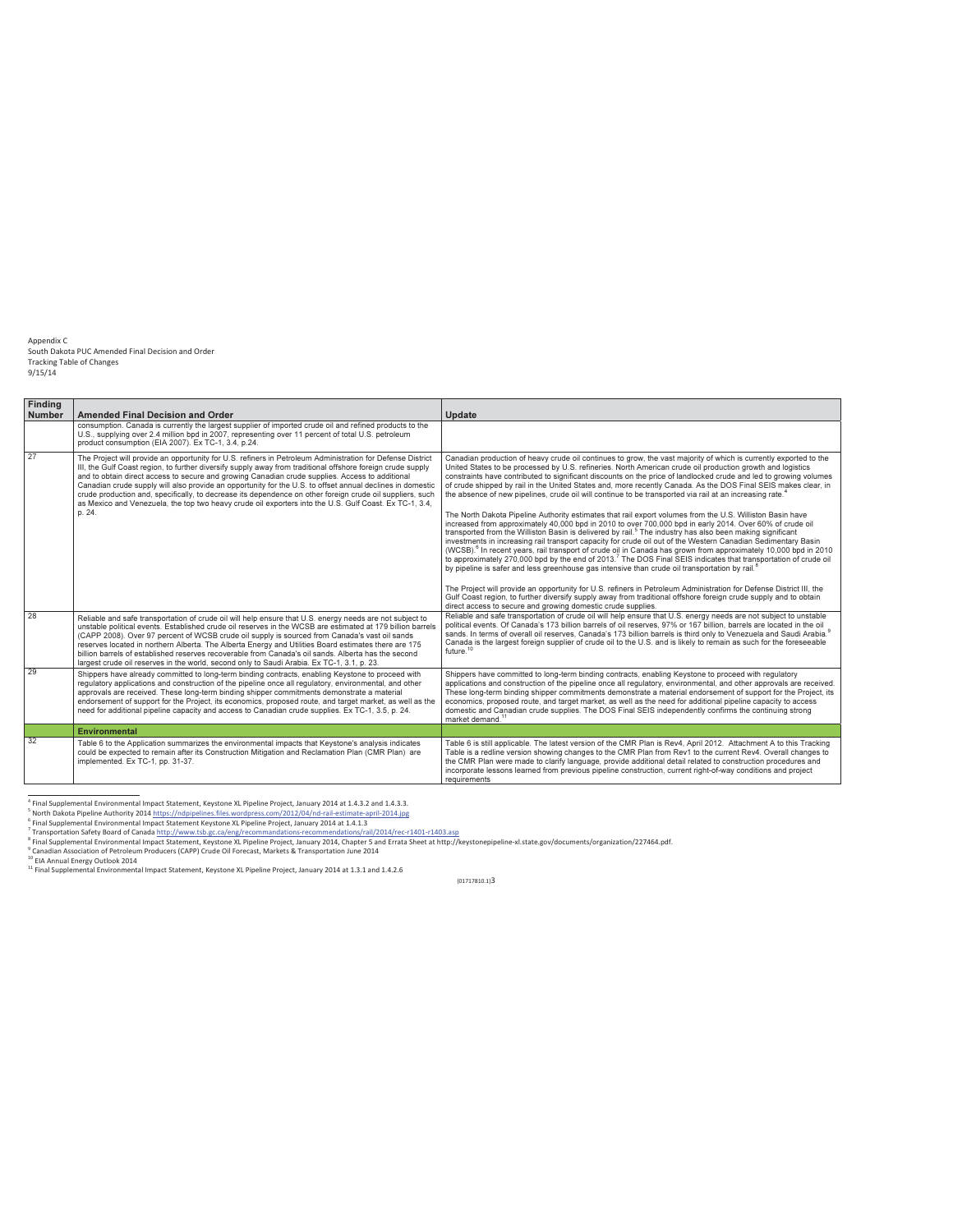| <b>Findina</b><br><b>Number</b> | <b>Amended Final Decision and Order</b>                                                                                                                                                                                                                                                                                                                                                                                                                                                                                                                                                                                                                                                                                                                                                                                                                                                                                                                                                                                                                                                                                                                                                                                                                               | <b>Update</b>                                                                                                                                                                                                                                                                                                                                                                                                                                                                                                                                                                                                                                                                                                                                                                                                                                                                                                                                                                                                                                                  |
|---------------------------------|-----------------------------------------------------------------------------------------------------------------------------------------------------------------------------------------------------------------------------------------------------------------------------------------------------------------------------------------------------------------------------------------------------------------------------------------------------------------------------------------------------------------------------------------------------------------------------------------------------------------------------------------------------------------------------------------------------------------------------------------------------------------------------------------------------------------------------------------------------------------------------------------------------------------------------------------------------------------------------------------------------------------------------------------------------------------------------------------------------------------------------------------------------------------------------------------------------------------------------------------------------------------------|----------------------------------------------------------------------------------------------------------------------------------------------------------------------------------------------------------------------------------------------------------------------------------------------------------------------------------------------------------------------------------------------------------------------------------------------------------------------------------------------------------------------------------------------------------------------------------------------------------------------------------------------------------------------------------------------------------------------------------------------------------------------------------------------------------------------------------------------------------------------------------------------------------------------------------------------------------------------------------------------------------------------------------------------------------------|
| 33                              | The pipeline will cross the Unglaciated Missouri Plateau. This physiographic province is characterized<br>by a dissected plateau where river channels have incised into the landscape. Elevations range from just<br>over 3,000 feet above mean sea level in the northwestern part of the state to around 1,800 feet above<br>mean sea level in the White River valley. The major river valleys traversed include the Little Missouri<br>River, Cheyenne River, and White River. Ex TC-1, 5.3.1, p. 30; Ex TC-4, ¶ 15. Exhibit A to the<br>Application includes soil type maps and aerial photograph maps of the Keystone pipeline route in South<br>Dakota that indicate topography, land uses, project mileposts and Section, Township, Range location<br>descriptors. Ex TC-1, Exhibit A. Updated versions of these maps were received in evidence as Exhibit<br>TC-14.                                                                                                                                                                                                                                                                                                                                                                                            | The soil type maps and aerial photograph maps of the Keystone pipeline route in South Dakota that indicate<br>topography, land uses, project mileposts and Section, Township, Range location descriptors that were submitted<br>in evidence as Exhibit TC-14 are still generally consistent in the description of the current Project route through<br>South Dakota. Keystone will submit updated maps prior to the initiation of construction as required by Condition<br>No. 6 of the Amended Final Decision and Order.                                                                                                                                                                                                                                                                                                                                                                                                                                                                                                                                      |
| 41                              | Fifteen perennial streams and rivers, 129 intermittent streams, 206 ephemeral streams and seven man-<br>made ponds will be crossed during construction of the Project in South Dakota. Keystone will utilize<br>horizontal directional drilling ("HDD") to cross the Little Missouri, Cheyenne and White River crossings.<br>Keystone intends to use open-cut trenching at the other perennial streams and intermittent water<br>bodies. The open cut wet method can cause the following impacts: loss of in-stream habitat through<br>direct disturbance, loss of bank cover, disruption of fish movement, direct disturbance to spawning,<br>water quality effects and sedimentation effects. Alternative techniques include open cut dry flume, open<br>cut dam-and-pump and horizontal directional drilling. Exhibit C to the Application contains a listing of all<br>water body crossings and preliminary site-specific crossing plans for the HDD sites. Ex TC-14.<br>Permitting of water body crossings, which is currently underway, will ultimately determine the<br>construction method to be utilized. Keystone committed to mitigate water crossing impacts through<br>implementation of procedures outlined in the CMR Plan. Ex TC-1, 5.4.1, pp. 45-46. | Fifteen perennial streams and rivers, 129 intermittent streams, and 206 ephemeral streams will be crossed during<br>construction of the Project in South Dakota. No man-made ponds are crossed. Keystone will utilize horizontal<br>directional drilling ("HDD") to cross the Little Missouri, Cheyenne, Bad, and White rivers, as well as Bridger<br>Creek. Keystone intends to use open-cut trenching at other perennial streams and intermittent water bodies. The<br>open cut wet method can cause the following impacts: loss of in-stream habitat through direct disturbance, loss of<br>bank cover, disruption of fish movement, direct disturbance to spawning, water quality effects and sedimentation<br>effects. Alternative techniques include open cut dry flume, open cut dam-and-pump and horizontal directional<br>drilling. To supplement Exhibit C to the Application, Attachment B to this Tracking Table contains the preliminary<br>site-specific crossing plans for the two newly identified HDD crossings; Bad River and Bridger Creek. |
| 50                              | The total length of Project pipe with the potential to affect a High Consequence Area ("HCA") is 34.3<br>miles. A spill that could affect an HCA would occur no more than once in 250 years. TC-12, 1 24.                                                                                                                                                                                                                                                                                                                                                                                                                                                                                                                                                                                                                                                                                                                                                                                                                                                                                                                                                                                                                                                             | The total length of Project pipe with the potential to affect a High Consequence Area ("HCA") is 19.9 miles. A<br>spill that could affect an HCA would occur no more than once in 250 years.                                                                                                                                                                                                                                                                                                                                                                                                                                                                                                                                                                                                                                                                                                                                                                                                                                                                   |
| 54                              | Of the approximately 314-mile route in South Dakota, all but 21.5 miles is privately owned. 21.5 miles is<br>state-owned and managed. The list is found in Table 14. No tribal or federal lands are crossed by the<br>proposed route. Ex TC-1, 5.7.1, p. 75.                                                                                                                                                                                                                                                                                                                                                                                                                                                                                                                                                                                                                                                                                                                                                                                                                                                                                                                                                                                                          | Of the approximately 315-mile route in South Dakota, all but 27.9 miles are privately owned. 1.7 miles are local<br>government owned, and 26.3 miles are state-owned and managed. No tribal or federal lands are crossed by the<br>route.                                                                                                                                                                                                                                                                                                                                                                                                                                                                                                                                                                                                                                                                                                                                                                                                                      |
|                                 | <b>Design and Construction</b>                                                                                                                                                                                                                                                                                                                                                                                                                                                                                                                                                                                                                                                                                                                                                                                                                                                                                                                                                                                                                                                                                                                                                                                                                                        |                                                                                                                                                                                                                                                                                                                                                                                                                                                                                                                                                                                                                                                                                                                                                                                                                                                                                                                                                                                                                                                                |
| 60                              | Keystone has applied for a special permit ("Special Permit") from PHMSA authorizing Keystone to<br>design, construct, and operate the Project at up to 80% of the steel pipe specified minimum yield<br>strength at most locations. TC-1, 2.2, p. 8; TR 62. In Condition 2, the Commission requires Keystone to<br>comply with all of the conditions of the Special Permit, if issued.                                                                                                                                                                                                                                                                                                                                                                                                                                                                                                                                                                                                                                                                                                                                                                                                                                                                                | Keystone withdrew its request to PHMSA for a special permit ("Special Permit") on August 5, 2010. Keystone will<br>implement 59 additional safety measures as set forth in the DOS Final SEIS, Appendix Z. These measures<br>provide an enhanced level of safety equivalent to or greater than those that would have applied under the<br>previously requested Special Permit.                                                                                                                                                                                                                                                                                                                                                                                                                                                                                                                                                                                                                                                                                 |
| 61                              | TransCanada operates approximately 11,000 miles of pipelines in Canada with a 0.8 design factor and<br>requested the Special Permit to ensure consistency across its system and to reduce costs. PHMSA has<br>previously granted similar waivers adopting this modified design factor for natural gas pipelines and for<br>the Keystone Pipeline. Ex TC-8, 111 13, 17.                                                                                                                                                                                                                                                                                                                                                                                                                                                                                                                                                                                                                                                                                                                                                                                                                                                                                                | [Finding 61 is no longer relevant as Keystone has withdrawn its request for a Special Permit].                                                                                                                                                                                                                                                                                                                                                                                                                                                                                                                                                                                                                                                                                                                                                                                                                                                                                                                                                                 |
| 62                              | The Special Permit is expected to exclude pipeline segments operating in (i) PHMSA defined HCAs<br>described as high population areas and commercially navigable waterways in 49 CFR Section 195.450;<br>(ii) pipeline segments operating at highway, railroad, and road crossings; (iii) piping located within pump<br>stations, mainline valve assemblies, pigging facilities, and measurement facilities; and (iv) areas where<br>the MOP is greater than 1,440 psig. Ex TC-8, ¶ 16.                                                                                                                                                                                                                                                                                                                                                                                                                                                                                                                                                                                                                                                                                                                                                                               | [Finding 62 is no longer relevant as Keystone has withdrawn its request for a Special Permit.]                                                                                                                                                                                                                                                                                                                                                                                                                                                                                                                                                                                                                                                                                                                                                                                                                                                                                                                                                                 |
| 63                              | Application of the 0.8 design factor and API 5L PSL2 X70 high-strength steel pipe results in use of pipe<br>with a 0.463 inch wall thickness, as compared with the 0.512 inch wall thickness under the otherwise<br>applicable 0.72 design factor, a reduction in thickness of .050 inches. TR 61. PHMSA previously found<br>that the issuance of a waiver is not inconsistent with pipeline safety and that the waiver will provide a<br>level of safety equal to or greater than that which would be provided if the pipeline were operated under<br>the otherwise applicable regulations. Ex TC-8, ¶15.                                                                                                                                                                                                                                                                                                                                                                                                                                                                                                                                                                                                                                                            | The pipeline will operate at a maximum operating pressure of 1,307 psig. Use of API 5L X70 high-strength steel<br>results in a 0.465 inch nominal pipe wall thickness. For location specific low elevation segments close to the<br>discharge of pump stations, the maximum operating pressure will be 1,600 psig. Pipe associated with these<br>segments of 1,600 psig MOP will have a design factor of 0.72 and a nominal pipe wall thickness of 0.572 inch (X-<br>70M).                                                                                                                                                                                                                                                                                                                                                                                                                                                                                                                                                                                     |